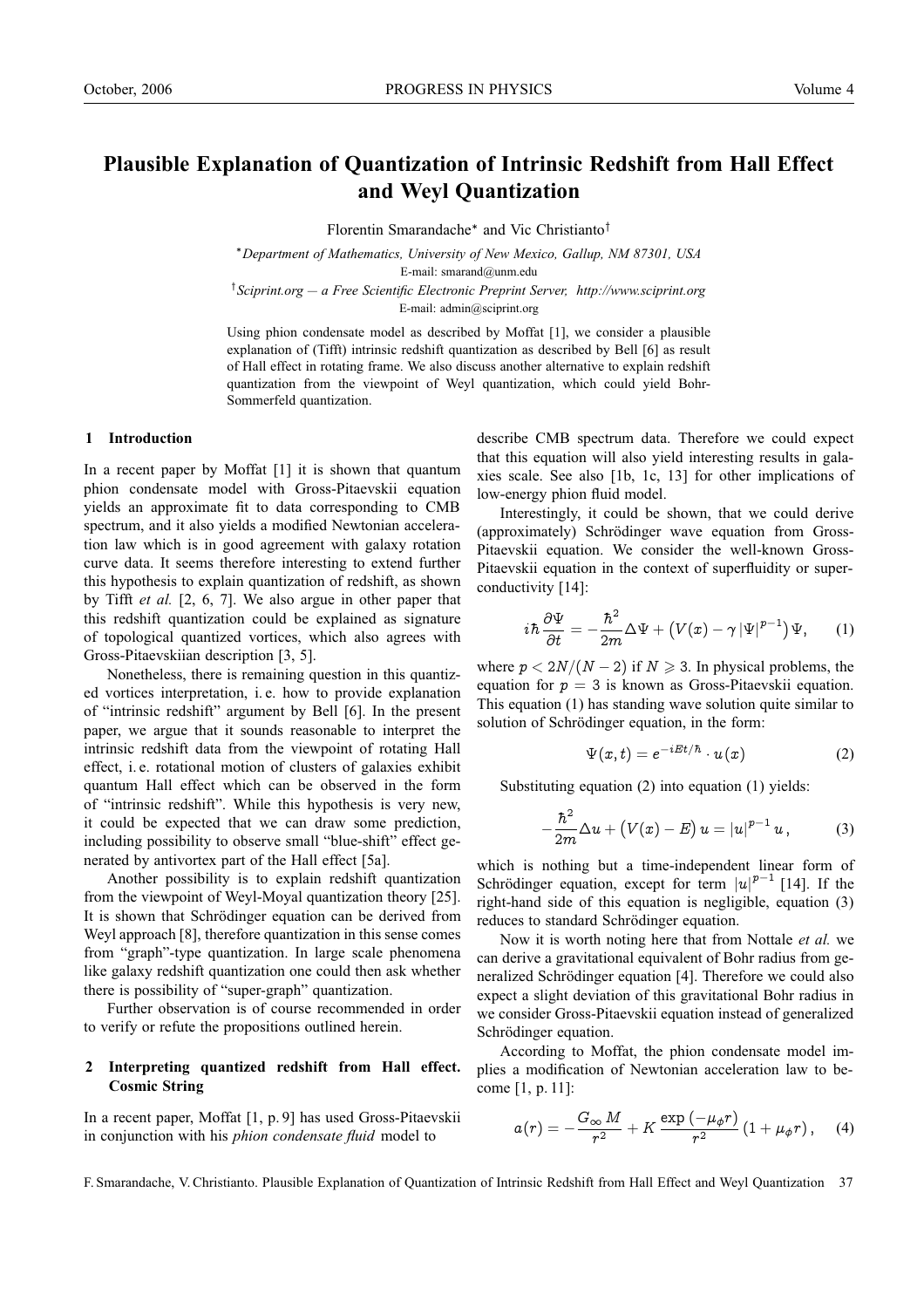where

$$
G_{\infty} = G \bigg[ 1 + \sqrt{\frac{M_0}{M}} \bigg]. \tag{5}
$$

Therefore we can conclude that the use of phion condensate model implies a modification of Newton gravitational constant,  $G$ , to become  $(5)$ . Plugging in this new equation (5) into a Nottale's gravitational Bohr radius equation [4] yields:

$$
r_n \approx n^2 \frac{GM}{v_0^2} \bigg[ 1 + \sqrt{\frac{M_0}{M}} \bigg] \approx \chi \cdot n^2 \frac{GM}{v_0^2} ,\qquad (6)
$$

where n is integer  $(1,2,3...)$  and:

$$
\chi = \left[1 + \sqrt{\frac{M_0}{M}}\right].\tag{7}
$$

Therefore we conclude that  $-$  provided the higher order Yukawa term of equation  $(4)$  could be neglected — one has a *modified* gravitational Bohr-radius in the form of (6). It can be shown (elsewhere) that using similar argument one could expect to explain a puzzling phenomenon of *receding Moon* at a constant rate of  $\pm 1.5$ <sup>"</sup> per year. And from this observed fact one could get an estimate of this  $\chi$  factor. It is more interesting to note here, that a number of *coral reef* data also seems to support the same idea of modification factor in equation (5), but discussion of this subject deserves another paper.

A somewhat similar idea has been put forward by Masreliez [18] using the metric:

$$
ds2 = e\alpha\beta [dx2 + dy2 + dz2 - (icdt)2].
$$
 (8)

Another alternative of this metric has been proposed by Socoloff and Starobinski [19] using multi-connected hypersurface metric:

$$
ds^2 = dx^2 + e^{-2x} (dy^2 + dz^2)
$$
 (9)

with boundaries:  $e^{-x} = \Lambda$ .

Therefore one can conclude that the use of phion condensate model has led us to a form of expanding metric, which has been discussed by a few authors.

Furthermore, it is well-known that Gross-Pitaevskii equation could exhibit *topologically* non-trivial vortex solutions [4, 5], which also corresponds to quantized vortices:

$$
\oint p \cdot dr = N_v 2\pi \hbar. \tag{10}
$$

Therefore an implication of Gross-Pitaevskii equation [1] is that topologically quantized vortex could exhibit in astrophysical scale. In this context we submit the viewpoint that this proposition indeed has been observed in the form of Tifft's redshift quantization [2, 6]:

$$
\delta r = \frac{c}{H} \, \delta z \,. \tag{11}
$$

In other words, we submit the viewpoint that Tifft's observation of quantized redshift implies a quantized distance between galaxies [2, 5], which could be expressed in the form:

$$
r_n = r_0 + n(\delta r), \qquad (12)
$$

where n is integer  $(1,2,3,...)$  similar to quantum number. Because it can be shown using standard definition of Hubble law that redshift quantization implies quantized distance between galaxies in the same cluster, then one could say that this equation of quantized distance (11) is a result of *topological* quantized vortices (9) in astrophysical scale [5]; and it agrees with Gross-Pitaevskii (quantum phion condensate) description of CMB spectrum [1]. It is perhaps more interesting if we note here, that from (11) then we also get an equivalent expression of (12):

$$
\frac{c}{H}z_n = \frac{c}{H}z_0 + n\left(\frac{c}{H}\delta z\right) \tag{13}
$$

or

or

$$
z_n = z_0 + n(\delta z) \tag{14}
$$

 $(15)$ 

$$
z_n=z_0\left[1+n\left(\frac{\delta z}{z_0}\right)\right].
$$

Nonetheless, there is a problem here, i. e. how to explain intrinsic redshift related to Tifft quantization as observed in Fundamental Plane clusters and also from various quasars data [6, 6a]:

$$
z_{iQ} = z_f \left[ N - 0.1 M_N \right] \tag{16}
$$

where  $z_f = 0.62$  is assumed to be a fundamental redshift constant, and  $N(=1, 2, 3...)$ , and M is function of N [6a]. Meanwhile, it is interesting to note here similarity between equation (15) and (16). Here, the number  $M$  seems to play a rôle similar to second quantum number in quantum physics [7].

Now we will put forward an argument that intrinsic redshift quantization (16) could come from rotating quantum Hall effect [5a].

It is argued by Fischer [5a] that "Hall quantization is of necessity derivable from a *topological quantum number* related to this (quantum) coherence". He used total particle momentum [5a]:

$$
p = mv + m\Omega \times r + qA. \qquad (17)
$$

The uniqueness condition of the collective phase represented in (9) then leads, if we take a path in the bulk of electron liquid, for which the integral of  $mv$  can be neglected, to the quantization of the sum of a *Sagnac flux*, and the magnetic flux [5a]:

$$
\Phi = q \oint A \cdot dr + m \oint \Omega \times r \cdot dr =
$$

$$
= \iint B \cdot dS = N_v 2 \pi \hbar.
$$
 (18)

38 F. Smarandache, V. Christianto. Plausible Explanation of Quantization of Intrinsic Redshift from Hall Effect and Weyl Quantization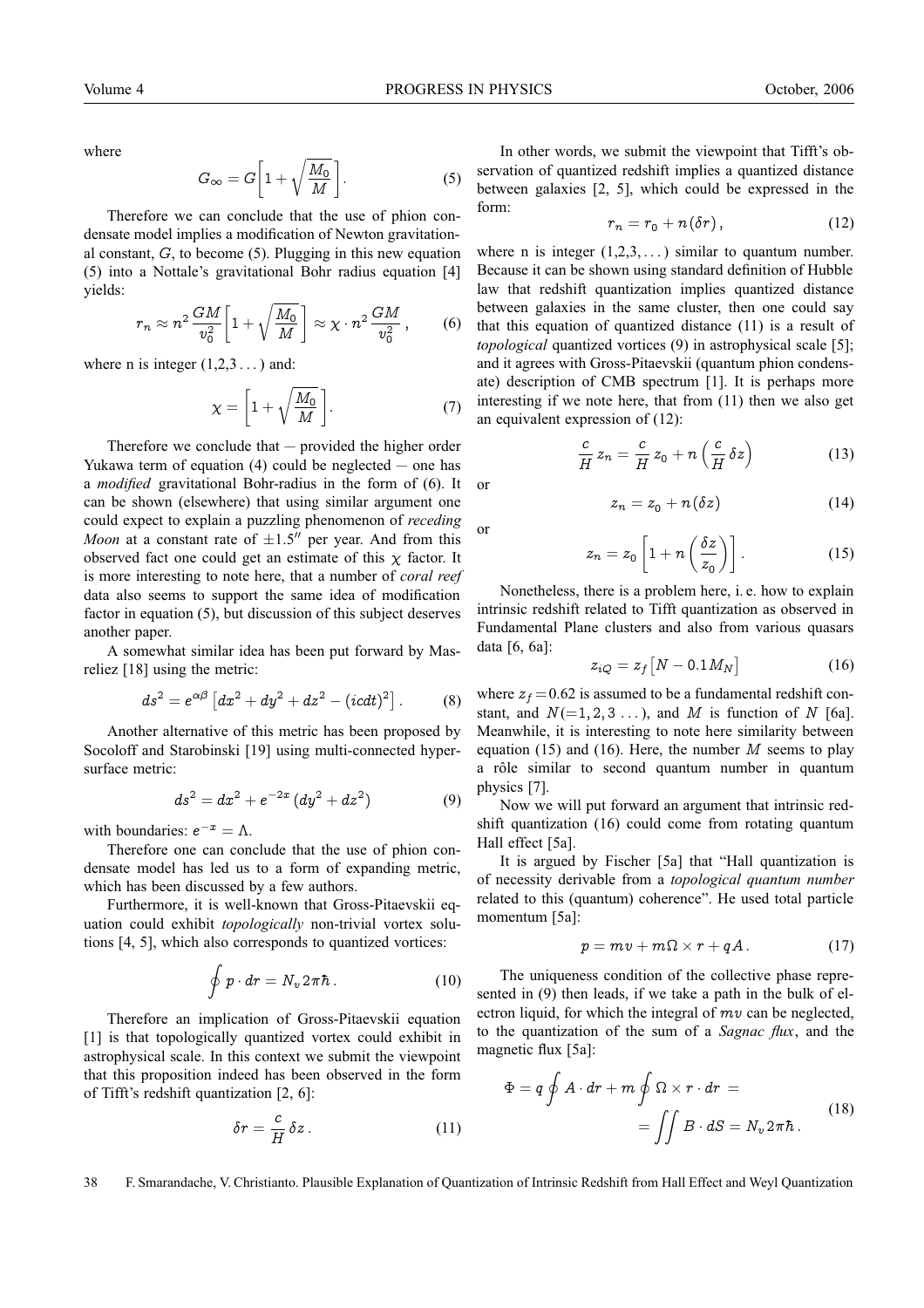This flux quantization rule corresponds to the fact that a *vortex* is fundamentally characterised by the winding number N alone [5a]. In this regard the vortex could take the form of cosmic string [22]. Now it is clear from (15) that quantized vortices could be formed by different source of flux.

After a few more reasonable assumptions one could obtain a generalised Faraday law, which in rotating frame will give in a non-dissipative Hall state the quantization of Hall conductivity [5a].

Therefore one could observe that it is quite natural to interpret the quantized distance between galaxies (11) as an implication of quantum Hall effect in rotating frame (15). While this proposition requires further observation, one could think of it in particular using known analogy between condensed matter physics and cosmology phenomena [10, 22]. If this proposition corresponds to the facts, then one could think that redshift quantization is an imprint of generalized quantization in various scales from microphysics to macrophysics, just as Tifft once put it [2]:

> "The redshift has imprinted on it a pattern that appears to have its origin in microscopic quantum physics, yet it carries this imprint across cosmological boundaries".

In the present paper, Tifft's remark represents natural implication of topological quantization, which could be formed at any scale [5]. We will explore further this proposition in the subsequent section, using Weyl quantization.

Furthermore, while this hypothesis is new, it could be expected that we can draw some new prediction, for instance, like possibility to observe small "blue-shift" effect generated by the Hall effect from antivortex-galaxies [23]. Of course, in order to observe such a "blue-shift" one shall first exclude other anomalous effects of redshift phenomena [6]. (For instance: one could argue that perhaps Pioneer spacecraft anomaly's blue-shifting of Doppler frequency may originate from the same effect as described herein.)

One could expect that further observation in particular in the area of low-energy neutrino will shed some light on this issue [20]. In this regard, one could view that the Sun is merely a remnant of a neutron star in the past, therefore it could be expected that it also emits neutrino similar to neutron star [21].

## **3 An alternative interpretation of astrophysical quantization from Weyl quantization. Graph and quantization**

An alternative way to interpret the above proposition concerning topological quantum number and topological quantization [5a], is by using Weyl quantization.

In this regards, Castro [8, p. 5] has shown recently that one could derive Schrödinger equation from Weyl geometry using continuity equation:

$$
\frac{\partial \rho}{\partial t} + \frac{1}{\sqrt{g}} \, \partial_i \big( \sqrt{g} \rho \, v^i \big) \tag{19}
$$

and Weyl metric:

$$
R_{\text{Weyl}} = (d-1)(d-2)\left(A_k A^k\right) - 2(d-1)\partial_k A^k. \quad (20)
$$

Therefore one could expect to explain astrophysical quantization using Weyl method in lieu of using generalised Schrödinger equation as Nottale did [4]. To our knowledge this possibility has never been explored before elsewhere.

For instance, it can be shown that one can obtain Bohr-Sommerfeld type quantization rule from Weyl approach [24, p. 12], which for kinetic plus potential energy will take the form:

$$
2\pi N\hbar = \sum_{j=0}^{\infty} \hbar^j S_j(E), \qquad (21)
$$

which can be solved by expressing  $E = \sum \hbar^k E_k$  as power series in  $\hbar$  [24]. Now equation (10) could be rewritten as follows:

$$
\oint p \cdot dr = N_v 2\pi \hbar = \sum_{j=0}^{\infty} \hbar^j S_j(E). \tag{22}
$$

Or if we consider quantum Hall effect, then equation (18) can be used instead of equation (10), which yields:

$$
\Phi = q \oint A \cdot dr + m \oint \Omega \times r \cdot dr =
$$

$$
= \iint B \cdot dS = \sum_{j=0}^{\infty} \hbar^j S_j(E).
$$
 (23)

The above method is known as "graph kinematic" [25] or Weyl-Moyal's quantization [26]. We could also expect to find Hall effect quantization from this deformation quantization method.

Consider a harmonic oscillator, which equation can be expressed in the form of deformation quantization instead of Schrödinger equation [26]:

$$
\left(\left(x+\frac{i\hbar}{2}\partial_p\right)^2+\left(p-\frac{i\hbar}{2}\partial_x\right)^2-2E\right)f(x,p)=0.
$$
 (24)

This equation could be separated to become two simple PDEs. For imaginary part one gets [26]:

$$
(x\,\partial_p - p\,\partial_x)\,f = 0\,.
$$
 (25)

Now, considering Hall effect, one can introduce our definition of total particle momentum (17), therefore equation (25) may be written:

$$
(x\partial_p - (mv + m\Omega \times r + qA)\partial_x) f = 0.
$$
 (26)

Our proposition here is that in the context of deformation quantization it is possible to find quantization solution of harmonic oscillator without Schrödinger equation. And

F. Smarandache, V. Christianto. Plausible Explanation of Quantization of Intrinsic Redshift from Hall Effect and Weyl Quantization 39